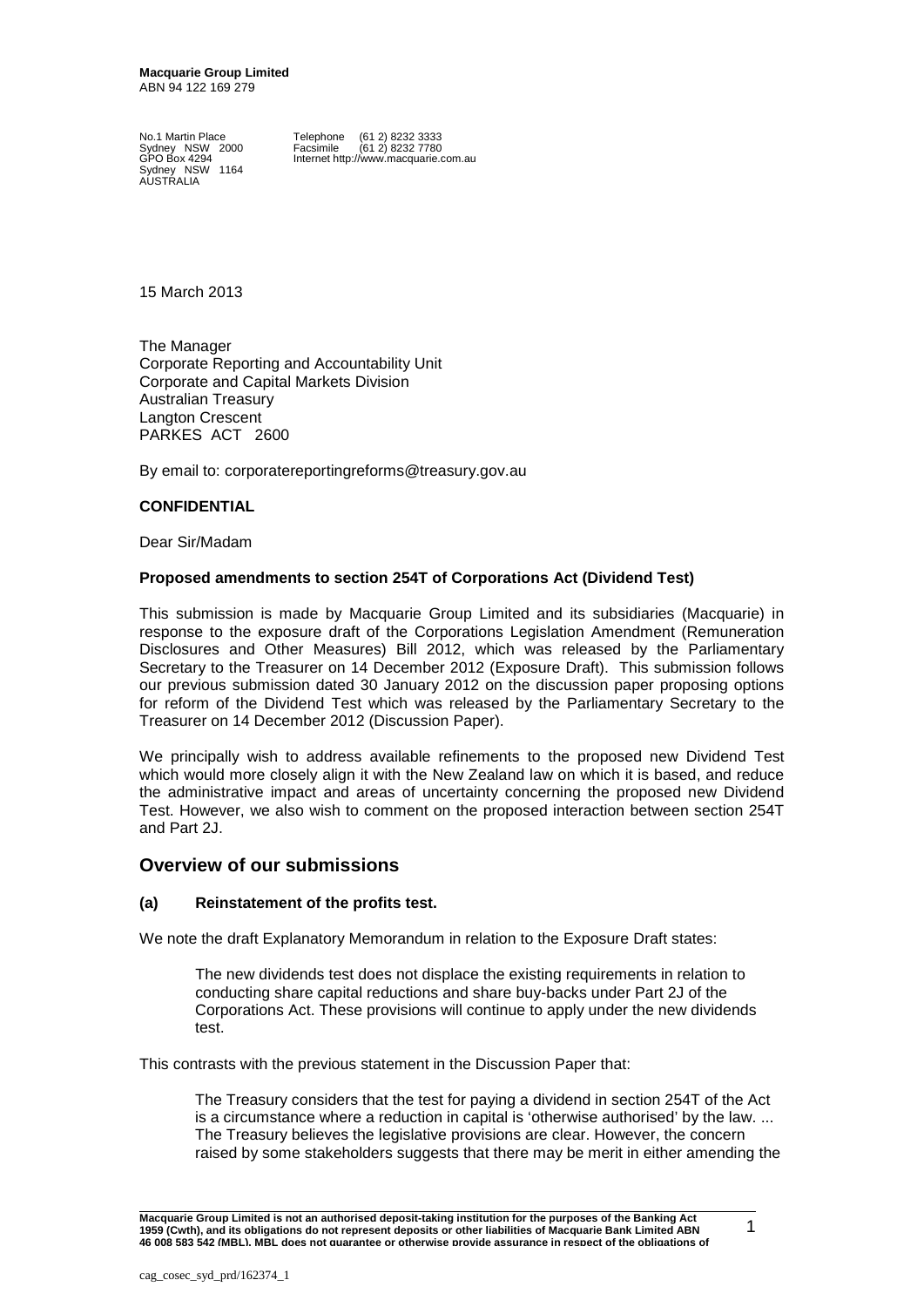legislation or inserting a note to clarify the inter-relationship between the operation of the dividends test and the capital maintenance provisions.

In our view, Treasury's latest position on this issue is difficult to reconcile with the Government's stated intentions when it originally replaced the old "profits test" in the former section 254T. In substance, the practical effect of the proposed assets and liabilities test and the maintenance of Part 2J will be to reinstate the profits test because any dividend not paid out of profits will be subject to the rules governing capital reductions.

We would like to reiterate our previously expressed view that section 254T should be an exception to the capital reduction provisions in Part 2J.1 of the Corporations Act but not the insolvent trading provisions, which would make it consistent with the Government's original stated intentions.

## **(b) The solvency test.**

Leaving the above issue aside, Macquarie welcomes Treasury's response to market concerns about the detailed operation of the current Dividends Test and we continue to support a sole solvency-based test. However, there are key elements of the New Zealand approach which Macquarie submits also should be included in the proposed Dividend Test.

These are:

- 1. In determining whether the New Zealand solvency test is satisfied, when valuing assets and liabilities directors may give consideration to all the circumstances which may affect the value of the company's assets and liabilities. In this regard directors may rely on current valuations of assets or estimates of liabilities that are reasonable in the circumstances (section 4 of the Companies Act 1933 (Companies Act).
- 2. The New Zealand test makes it clear that directors are required to determine whether the solvency test is met at the time they resolve to fix the amount and time for payment of the dividend (Companies Act, section 52(1)).
- 3. The New Zealand test includes an explicit direction that (absent an express authorisation in the company's constitution) a company's liabilities for the purpose of the test include any amount that would be needed, if the company were to be dissolved at the time of the dividend payment, to satisfy the preferential rights upon dissolution of shareholders whose preferential rights are superior to those receiving the distribution (Companies Act, section 52(4)).

## **1. Valuing assets and liabilities**

As we expressed in our previous submission, flexibility for directors to apply their judgement in determining the most appropriate valuation of assets or estimate of liabilities will reduce the likelihood of unintended consequences for shareholders. In applying the New Zealand test, directors must have regard to:

- (i) the company's most recent financial statements which complied with the New Zealand Financial Reporting Act 1993 – which mandates compliance with accounting standards; and
- (ii) all other circumstances that the directors know or ought to know affect, or may affect, the value of the company's assets and the value of the company's liabilities, including its contingent liabilities,

(Companies Act, section 4(1)).

The benefit of this approach for companies, directors and shareholders, is that a link to accounting standards can still be maintained whilst providing directors with the flexibility to determine potentially more appropriate (including prudent) valuations which may otherwise not be permitted under accounting standards such as:

• provisions for loan losses based on market deteriorations;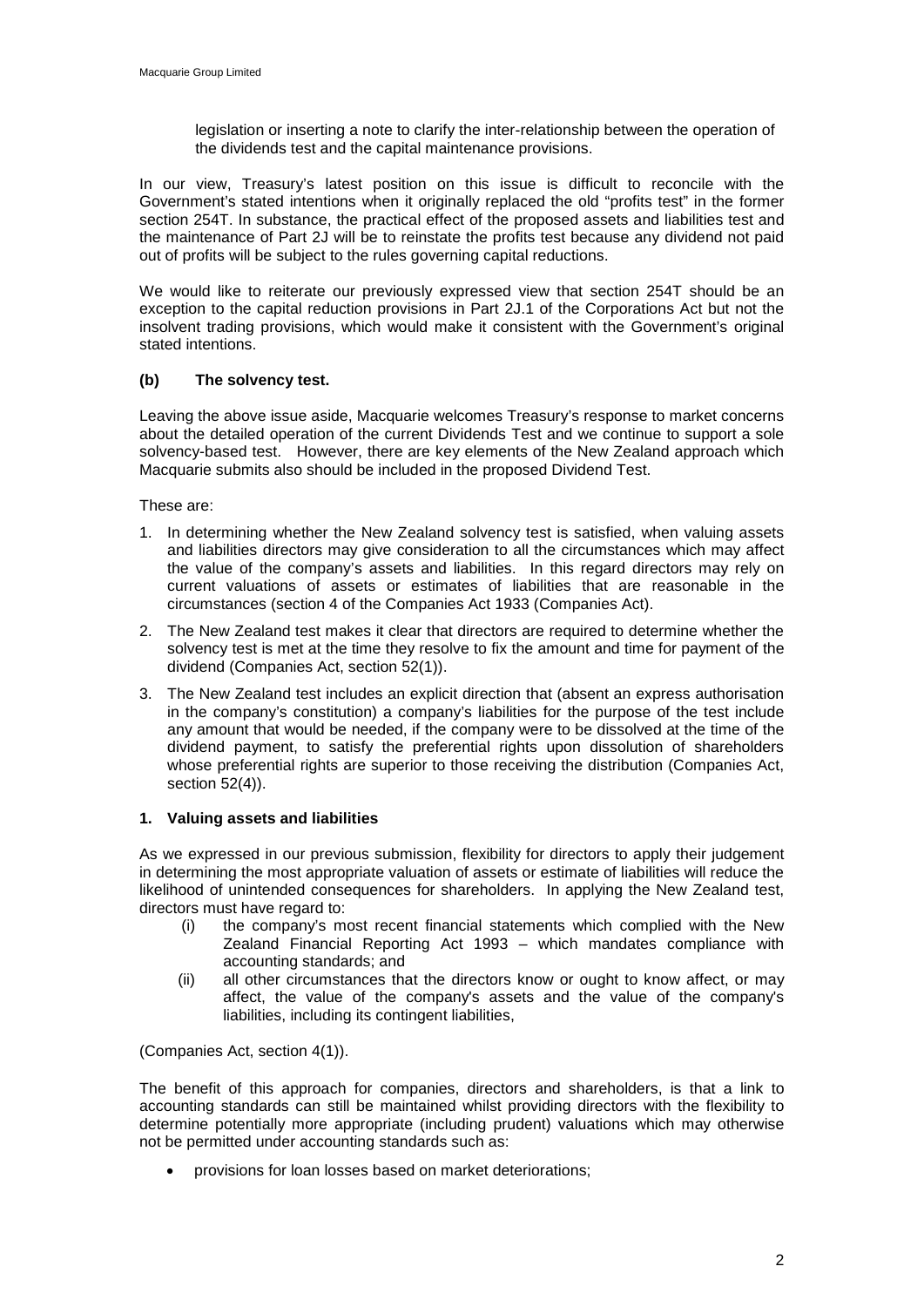- current valuations of assets that are carried at historical cost for accounting purposes; and
- adjustments for fair value accounting mismatches (e.g. where hedge accounting is not available despite the entity economically hedging the relevant exposures).

As we noted in our previous submission, there are other international precents for these elements of the New Zealand approach, including Canada and the United States. We do not agree that the absence of an express link to the accounting standards in the New Zealand test is a disadvantage of adopting that approach.

By requiring directors to have regard to the most recent financial statements (prepared in accordance with accounting standards, if applicable), a revised Dividend Test in line with section 4(1) of the Companies Act would provide greater clarity and certainty to the decision making process than proposed section 254T(4), particularly if there is discretion for directors to have regard to valuations of assets or estimates of liabilities that are reasonable in the circumstances. Protection of shareholders and creditors would be further bolstered by directors' current duties of care, diligence and good faith under sections 180 and 181 and the penalties for breach of these duties. These provisions set a high standard for director conduct which provides protection for shareholders and creditors against misapplication of appropriate valuations.

## **2. Applying the Dividend Test to dividends without a declaration**

We support the revision of section 254T to include express provision for dividends which are approved by directors without making a declaration. However, the proposed drafting of subsection 254T(2) presents a procedural inconsistency with proposed subsection (1). The latter accommodates a sensible timeline for the payment of a dividend where the board of directors need apply the Dividend Test once only, at the time it makes the dividend declaration. In contrast, subsection (2) can be read as obligating the board to apply the Dividend Test twice, in the typical process under which Australian listed companies pay dividends.

Listed companies are required by the ASX Listing Rules to announce the details of a dividend at least 8 business days before they pay the dividend. This is because the record date for a dividend must be at least 7 business days after the announcement and the payment date must occur after the record date (ASX Listing Rules Appendix 6A). The typical period between announcement and payment is significantly longer to allow share registries to undertake the necessary processing and a period of several weeks between announcement and payment is common. In these circumstances, proposed subsection 254T(2) can be read (in conjunction with subsection (4) and the ASX Listing Rules) to require the board to make a formal determination on the Dividend test immediately before the announcement *and then again* immediately before payment.

Again we submit that the New Zealand approach is our benchmark of current best practice on this topic. Section 52(1) of the Companies Act makes it clear that the New Zealand dividend test is to be conducted at the time the directors resolve to approve the proposed dividend. Consistent with ASX Listing Rules, this would occur immediately prior to the announcement of the dividend. The New Zealand provisions contemplate that circumstances may change. However, rather than effectively requiring directors to repeat the exercise of approving the dividend, the New Zealand provisions state that:

"*(i)f, after a distribution is authorised and before it is made, the board ceases to be satisfied on reasonable grounds that the company will, immediately after the distribution is made, satisfy the solvency test, any distribution made by the company is deemed not to have been authorised*" (Companies Act, section 52(3)).

We submit that the proposed section 254T(2) should be amended to read "A company must not pay a divided unless at the time the directors of the company determine that the dividend